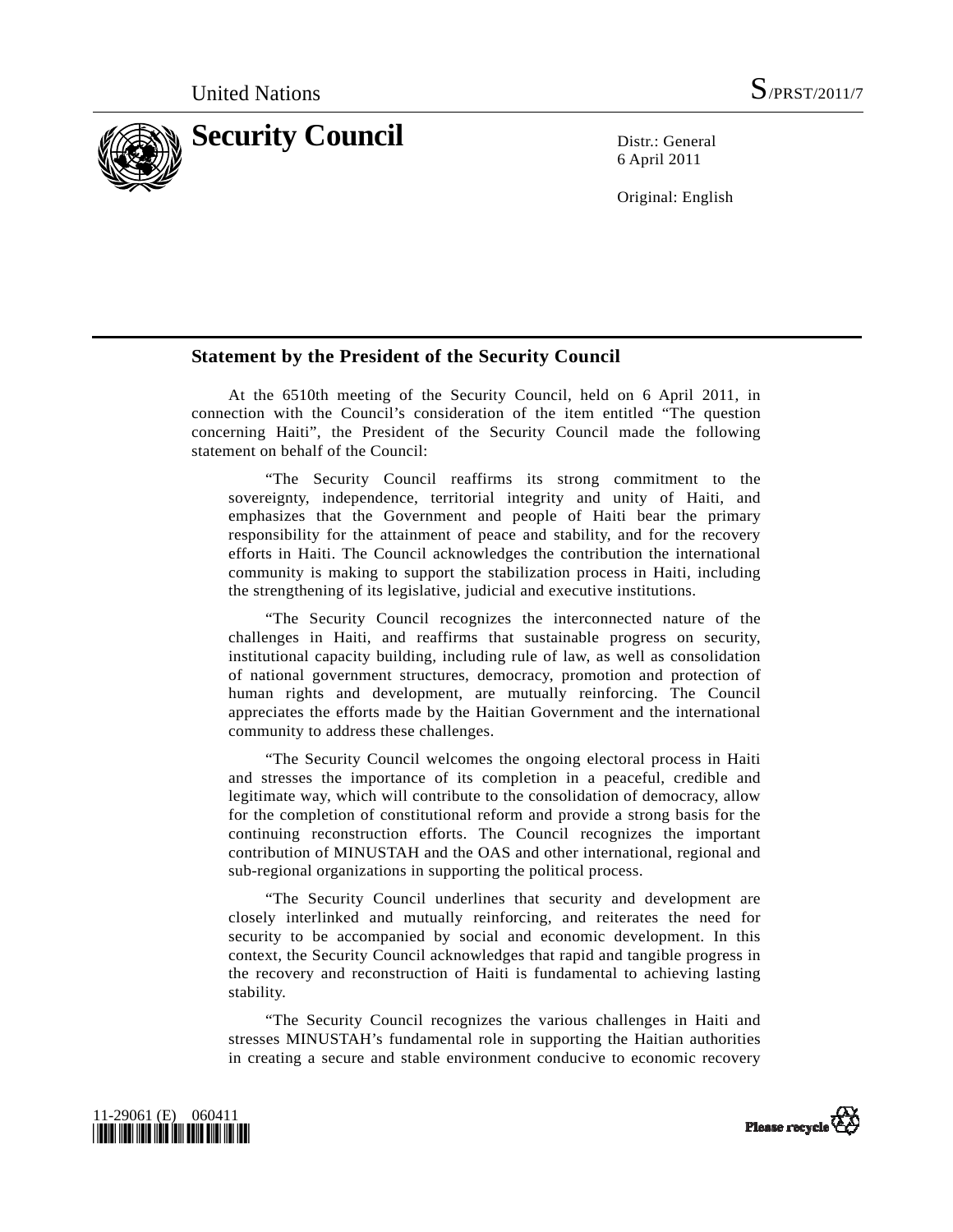including by implementing labour intensive projects, and the provision of basic services in Haiti.

 "The Security Council expresses its concern at the situation of vulnerable groups, including internally displaced persons, children as victims of trafficking, and the increase of sexual and gender-based violence. In this regard, the Security Council encourages MINUSTAH and the United Nations Country Team to continue assisting the Government of Haiti in providing adequate protection to the civilian population, with particular attention to the needs of internally displaced persons and other vulnerable groups, especially women and children.

 "The Security Council stresses that there can be no genuine stability or sustainable development in Haiti without strengthening its democratic institutions. In this regard the Council emphasizes the importance of promoting the rule of law in strengthening the Haitian institutions. The Council further reaffirms the responsibility of MINUSTAH in supporting the Haitian State in the fields of rule of law, good governance, extension of State authority and the promotion and protection of human rights, in accordance with its mandate.

 "The Security Council stresses the crucial importance of strengthening the Haitian National Police to ensure its ability to maintain law and order and to tackle violent crime, particularly sexual and gender-based violence, as well as gang violence and transnational organized crime. In this regard, the Council welcomes the continued support of the United Nations and the international community to the Haitian authorities and calls for MINUSTAH continued support in the vetting, mentoring and training of the Haitian National Police and corrections personnel and intensification of cooperation to face this challenge, including assistance in counter-narcotic efforts and training in human rights.

 "The Security Council recognizes Haiti's long-term recovery challenge and calls upon the international community to continue to support Haitian authorities in order to ensure that, the most vulnerable segments of the population have access to basic social services and justice.

 "The Security Council acknowledges the efforts of the donor community and calls upon them to fulfil without delay all pledges, including those made at the International Donors' Conference "Towards a New Future for Haiti" held on 31 March 2010. The Council welcomes the work of the Interim Haiti Recovery Commission in focusing donor efforts on the top priority areas for recovery, and encourages all reconstruction donors, nongovernmental and international organizations to continue to channel their efforts through the Commission.

 "The Council reiterates the need for Member States and other stakeholders to continue to support the Haitian authorities in strengthening Haiti's core governance structures, implementing the Government of Haiti's action plan for National Recovery and Development, as an efficient and coherent framework.

 "While acknowledging the willingness of the international community to continue to partner with the government of Haiti in establishing future long